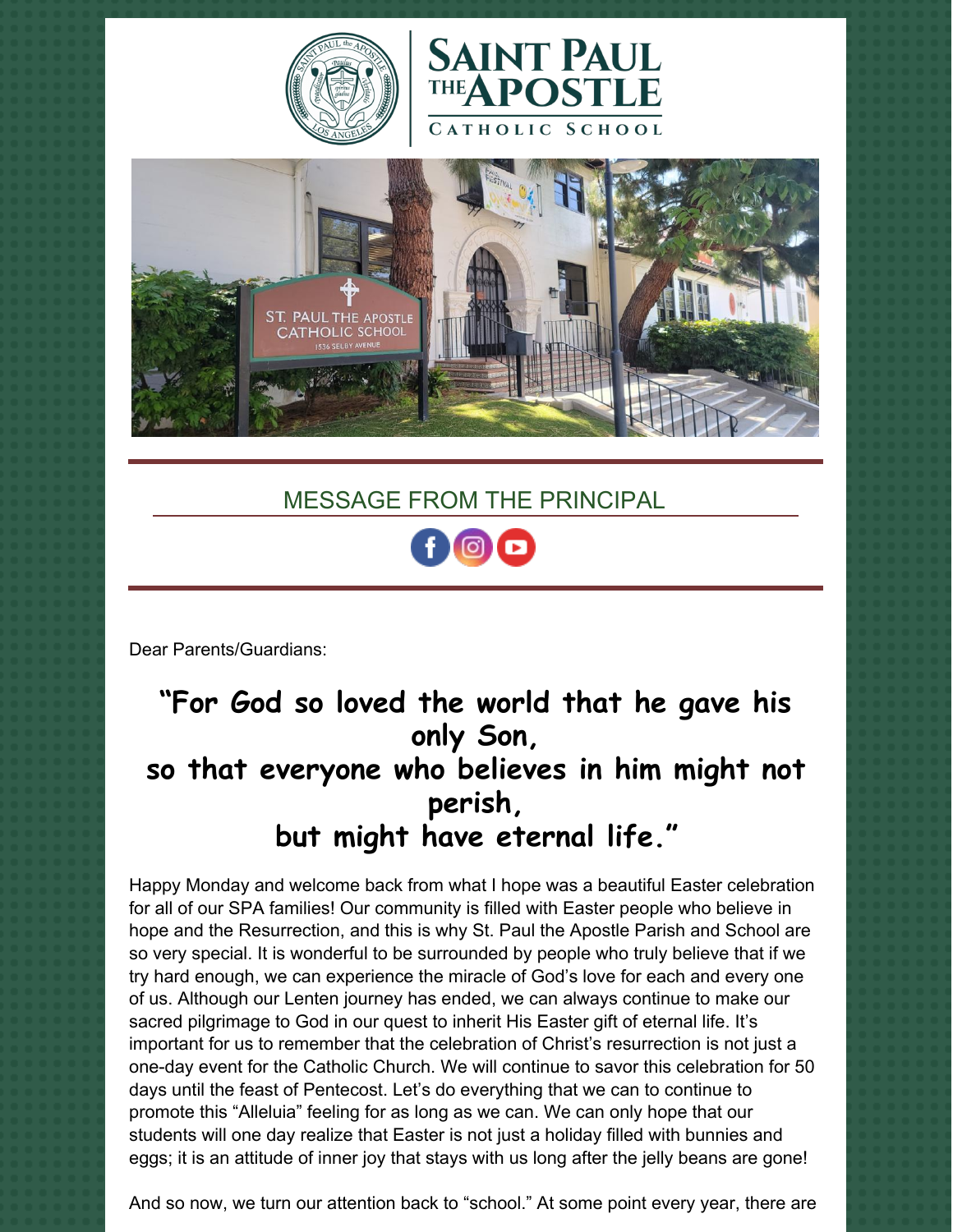times when it is appropriate and necessary to take stock of where we are, and to render an accounting of our accomplishments in regards to any goals we have set for ourselves. Systematically, we must ask ourselves if we have kept faith with our vision; if we have truly attained what we set out to DO and to BE. In other words, who are we and how are we doing?

As we look forward to the remaining seven weeks of this final trimester, our attention will be focused on the continued academic achievements of our students and the Catholic culture of our school. At the same time, our Pastor, faculty, staff, PWC Board and School Board are also in the midst of discussions and planning for the next school year. What do we want to continue to do here at St. Paul the Apostle School that is working well for our students? What programs and activities can we safely bring back next year after navigating through more than two years of a pandemic? How can we improve what we already have? What new programs/ideas do we want to implement? What do we want to discard? In making these crucial decisions, we must remember that anything that does not lead to better student learning, or the enhancement of our faith values, is simply not worth our time, energy or precious resources.

I have been in the ministry of education long enough to know that a successful school culture does not happen by accident; it happens by design and intentionality. Those conversations accompanied by honest reflections have the ability to open avenues for a deeper rooting of our school's vision, and for new efforts to make St. Paul the Apostle School even more uniquely successful. The results of our findings will serve as both a source of energy and the measure of continued success and achievement.

As always, we thank you for being an important part of this journey!

Peace and Blessings,

Crystal Pinkofsky **Principal** 

## **ANNOUNCEMENTS**

## **SPA COVID TESTING AFTER EASTER!**



Just as we did when we all returned to campus after Christmas vacation, **this week we will have 2 days of COVID testing: Monday AND Thursday.** The reason for doing this is to help ensure the health of our community after all of our Easter traveling and celebrations. Please remember to send your signed COVID Testing permission forms to school with your children both TODAY and Wednesday.

Just a reminder: **if your children are not at school on Monday, they will need an outside COVID test result to return to campus on Tuesday.** Thank you very much for your support and cooperation regarding this important matter.

#### **GET VACCINATED!**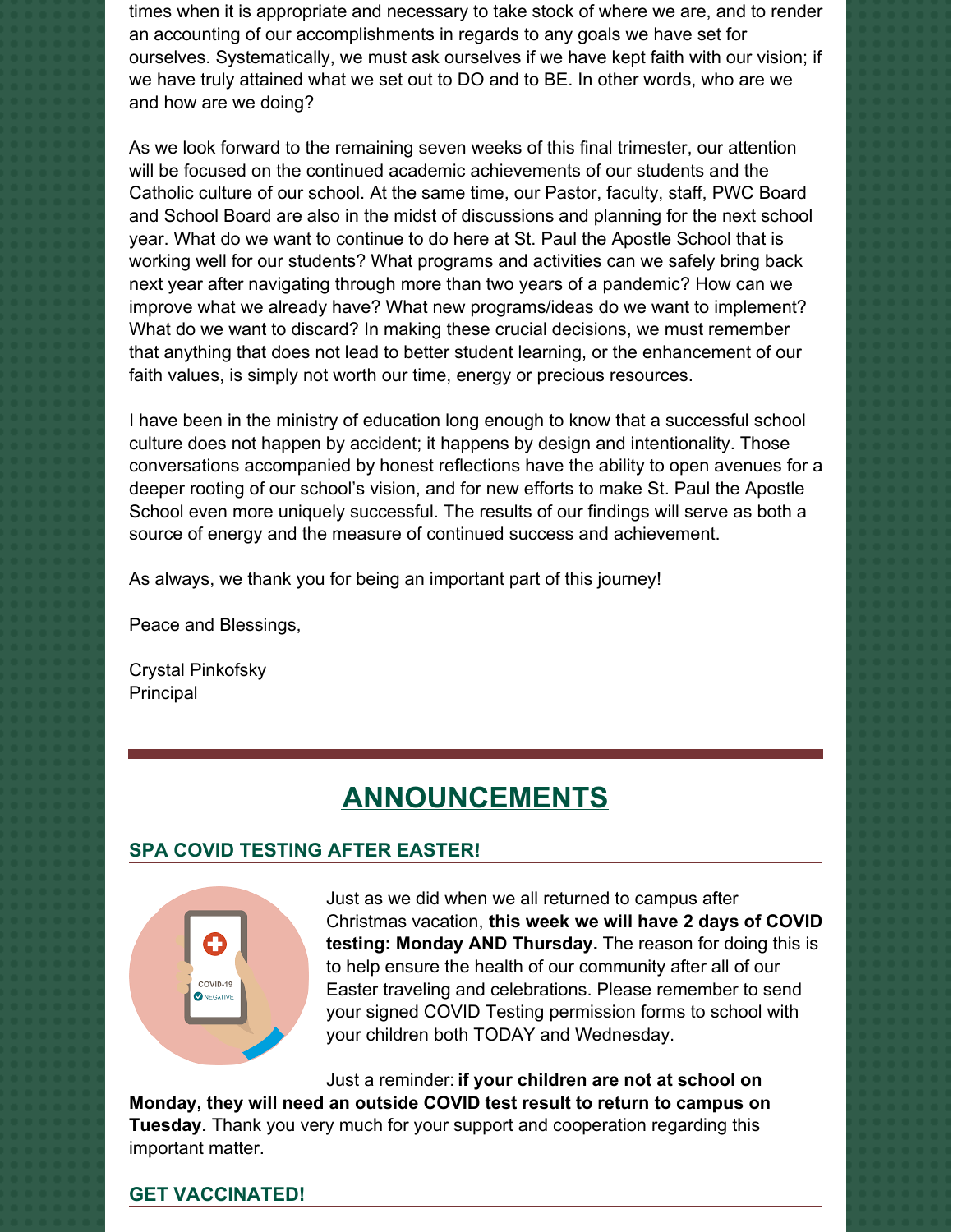Once again, St. Paul the Apostle Parish will be hosting a Vaccine Clinic on **Monday, May 16,** from 9:30 a.m. until 3:00 p.m. in the Parish Center. The first and second vaccine doses will be available from the L.A. County Dept. of Public Health, as well as Booster shots. Everyone is eligible; there is no need to show an I.D. Please note that consent forms are required for minors. Free flu vaccines will also be available. Please refer to Fr. Gil's weekly email communication dated April 21<sup>st</sup> to reserve a time.



#### **FINANCIAL AID APPLICATIONS**



As we begin to finalize our enrollment process for next year, please note that families who are planning to apply for financial assistance will be asked to complete an application and submit the necessary supporting documentation by Friday, May 2, 2022. Please contact Mayora Hiney at **[mhiney@sp-apostle.org](mailto:mhiney@sp-apostle.org)** for information that will assist you in beginning this process.

#### **PARENT SEMINAR**



All of our school parents are being invited to virtually attend a seminar that will focus on the impact the pandemic has had on substance abuse. Kelly Townsend, Psy.D., will be the presenter.

**Topic:** Miles to Go Drug Prevention Education: How The Pandemic Affected Substance Abuse in America

**Time:** Apr 25, 2022 06:00 PM Pacific Time (US and Canada)

**Join Zoom Meeting https://us02web.zoom.us/j/89908452931? [pwd=MHlPRDJMaVVBbzBBZGV5WjlXUm90Zz09](https://us02web.zoom.us/j/89908452931?pwd=MHlPRDJMaVVBbzBBZGV5WjlXUm90Zz09)**

**Meeting ID:** 899 0845 2931 **Passcode:** 280896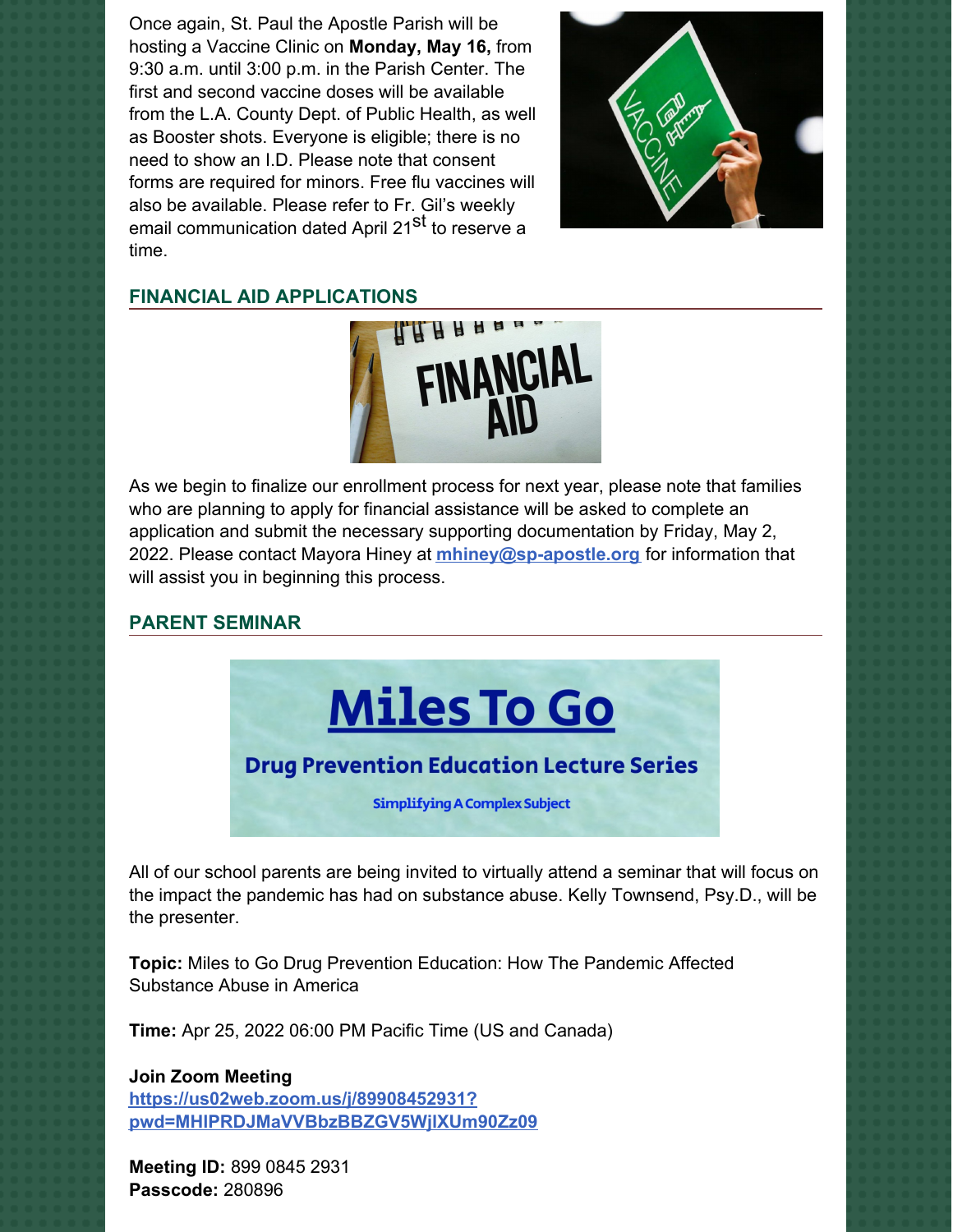

The faculty, staff and students of St. Paul the Apostle School will be participating in a Jog-a-Thon to help support St. Jude's Children's Research Hospital. This event is being planned for Friday, May 13<sup>th</sup>. Details will be shared with everyone soon!

## **SPA FUNDRAISER FOR UKRAINE—THANK YOU!!**



Well before Easter, our students received a flyer that detailed our fundraising plan to assist the people of Ukraine. Our goal was two-fold: to help our students understand and appreciate all the simple things we have and enjoy on a daily basis (and often take for granted), and to assist the Ukrainians as they struggle to obtain basic items like food, clothing, a bed to sleep in, and medical care. It is our hope that our students took some time to reflect upon one square of information each day, and to contribute what they could (usually 25 cents) so that we can help other families obtain those same things. **Students are being asked to bring their donations to school TODAY (Monday). All donations received will be sent to Catholic Relief Services.** Thank you, in advance, for your support of this special and meaningful project.

**UKRAINE [FUNDRAISER](https://school.sp-apostle.org/wp-content/uploads/2022/03/I-Am-Blessed-Ukraine-Fundraiser.pdf) FLYER**

## **SPA CARPOOL SURVEY!**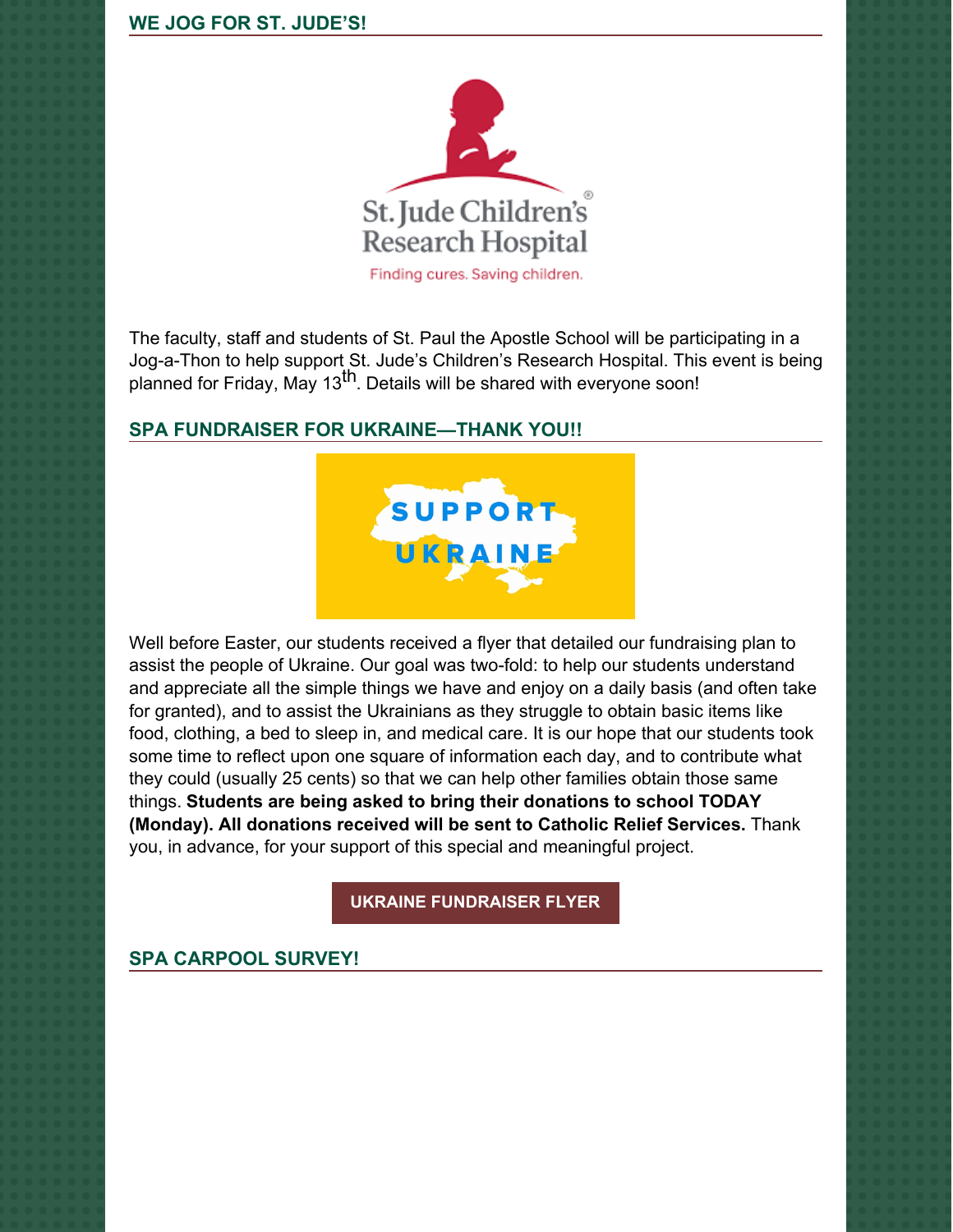

Who wouldn't love a day or two or three off from driving to and from school every week? And particularly now, who wouldn't want to save money on gas and time sitting in LA traffic? If these questions have your attention, we've got a solution for you. Saint Paul's is launching a carpool portal to connect fellow SPA families that live near each other and want to carpool. Carpooling is not only easy on you, the environment, and your fellow Angelenos, it's also great for your kids. Carpooling is a wonderful way for kids to make new friends, learn to compromise, be flexible, and share. If you are interested, please complete the linked google form and we will sort the demographic information and send you a list of families in your area that want to try carpooling: **SPA [Carpool](https://docs.google.com/forms/d/e/1FAIpQLScLjqBrzKfE7m43iTeH7YdU1iFhmNZ5jjmI9xPf6nOF9dnMSQ/viewform) Survey**. By the end of the year, we hope to have a carpool portal up so families can use it at any time. Thank you for your interest!

### **SPA CHESS TOURNAMENT**



The SPA Chess Club and Chess Master Ms. Ivona are hosting a Chess Tournament for SPA students on **Friday, April 29, at 1:00 p.m. in the gym.**All players are welcome, beginners through advanced. Trophies will be awarded to the top two students in each group. The registration fee includes lunch and a medal. We look forward to playing chess with you and crowning our student champions! To register, email Ms. Ivona at **[chess4successla@gmail.com](mailto:chess4successla@gmail.com)**.

## **SPA COVID TESTING**



Our next round of COVID testing for all faculty, staff and students will be held **this Monday, April 25 th AND Thursday, April 28 th.**The **ONLY** document your children will need to have is a dated and signed copy of the **COVID-19 Patient Test Request Form.**

**Please note that students in grades 4 – 8 may receive the NOSTRIL swab or**